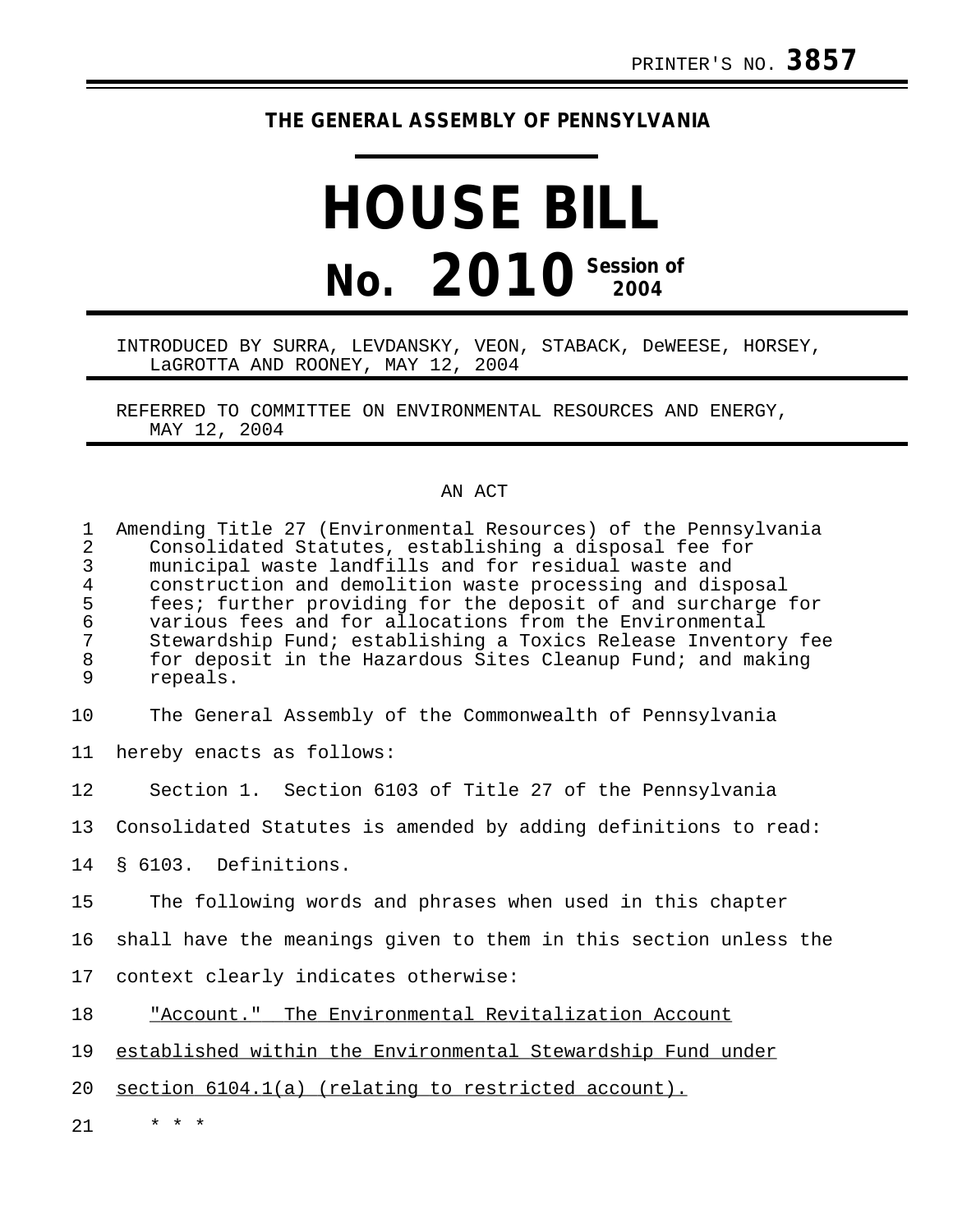1 The setterm of the setterman of the setterman authorizing  $1$  and  $2$  and  $2$  and  $2$  are  $2$  and  $2$  are  $2$  are  $2$  and  $2$  are  $2$  and  $2$  are  $2$  and  $2$  are  $2$  and  $2$  are  $2$  and  $2$  are  $2$  and  $2$  are  $2$  and  $2$ 2 the Commonwealth to incur indebtedness of up to \$800,000,000 for 3 environmental, conservation and community revitalization 4 initiatives. 5 \* \* \* 6 Section 2. Section 6104(d) of Title 27 is amended to read: 7 § 6104. Fund. 8 \* \* \* 9 (d) Allocation.--[It is the intent of the General Assembly 10 that the] The money appropriated in subsection (c) shall be 11 allocated annually as follows: 12 (1) For fiscal year 1999-2000, 28.4% to the Department 13 of Conservation and Natural Resources, 43.7% to the 14 Department of Environmental Protection and 27.9% to the 15 authority. 16 (2) For fiscal years 2000-2001 [through 2003-2004] and \_\_\_ 17 each year thereafter, 24.1% to the Department of Conservation 18 and Natural Resources, 37.4% to the Department of 19 Environmental Protection, 14.8% to the Department of 20 Agriculture and 23.7% to the authority. 21 [(3) For fiscal year 2004-2005 and each year thereafter, 22 moneys in the fund shall be allocated in accordance with 23 paragraph (1).] 24 \* \* \* 25 Section 3. Title 27 is amended by adding a section to read: 26 § 6104.1. Restricted account. 27 (a) Account established.--There is hereby established within 28 the fund a restricted account to be known as the Environmental 29 Revitalization Account. This restricted account shall receive 30 all moneys collected under sections 6302(3)(ii) or (iii) 20040H2010B3857 - 2 -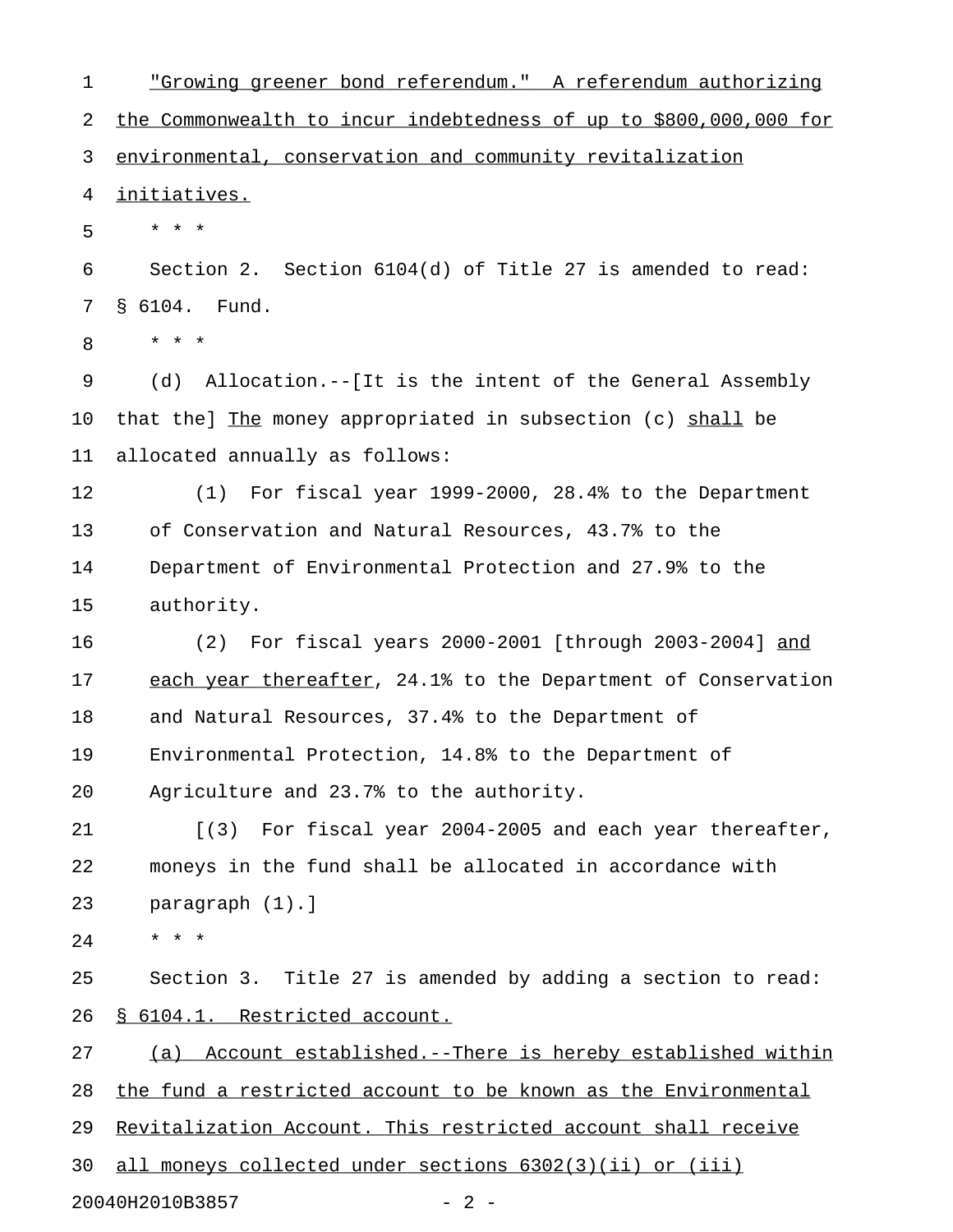1 (relating to deposit of disposal fee) and 6307(f) (relating to 2 residual waste and construction and demolition waste processing 3 and disposal fees). 4 (b) Use of moneys in account.--Moneys in the account are 5 hereby appropriated upon approval of the Governor as follows: 6 (1) To the State Treasurer for payment of any debt 7 service on bonds issued pursuant to the approval of the 8 electorate of the growing greener referendum bond. The full 9 amount of the debt service on such bonds in any fiscal year 10 shall be provided before moneys in the account may be 11 provided for other uses. 12 (2) To the General Fund for reimbursement for the tax 13 exclusion in section 204(65) of the act of March 4, 1971 14 (P.L.6, No.2), known as the Tax Reform Code of 1971, for 15 certain energy-efficient appliances. 16 (3) To the Department of General Services for the cost 17 of increasing the percentage of electricity derived from 18 renewable sources purchased by the Department of General 19 Services from 10% to 20% of the total amount of electricity 20 purchased. 21 (4) To the Department of Community and Economic 22 Development for historic preservation tax credit grants 23 pursuant to legislation enacted for this purpose. 24 (5) To a fund dedicated to recycling, if one exists, up 25 to \$25,000,000 annually if the growing greener bond 26 referendum is approved by the electorate. If the referendum 27 is not approved by the electorate, the transfer may be up to 28 \$8,000,000 annually. 29 (6) To the Department of Community and Economic 30 Development for the Center for Local Government Services up

20040H2010B3857 - 3 -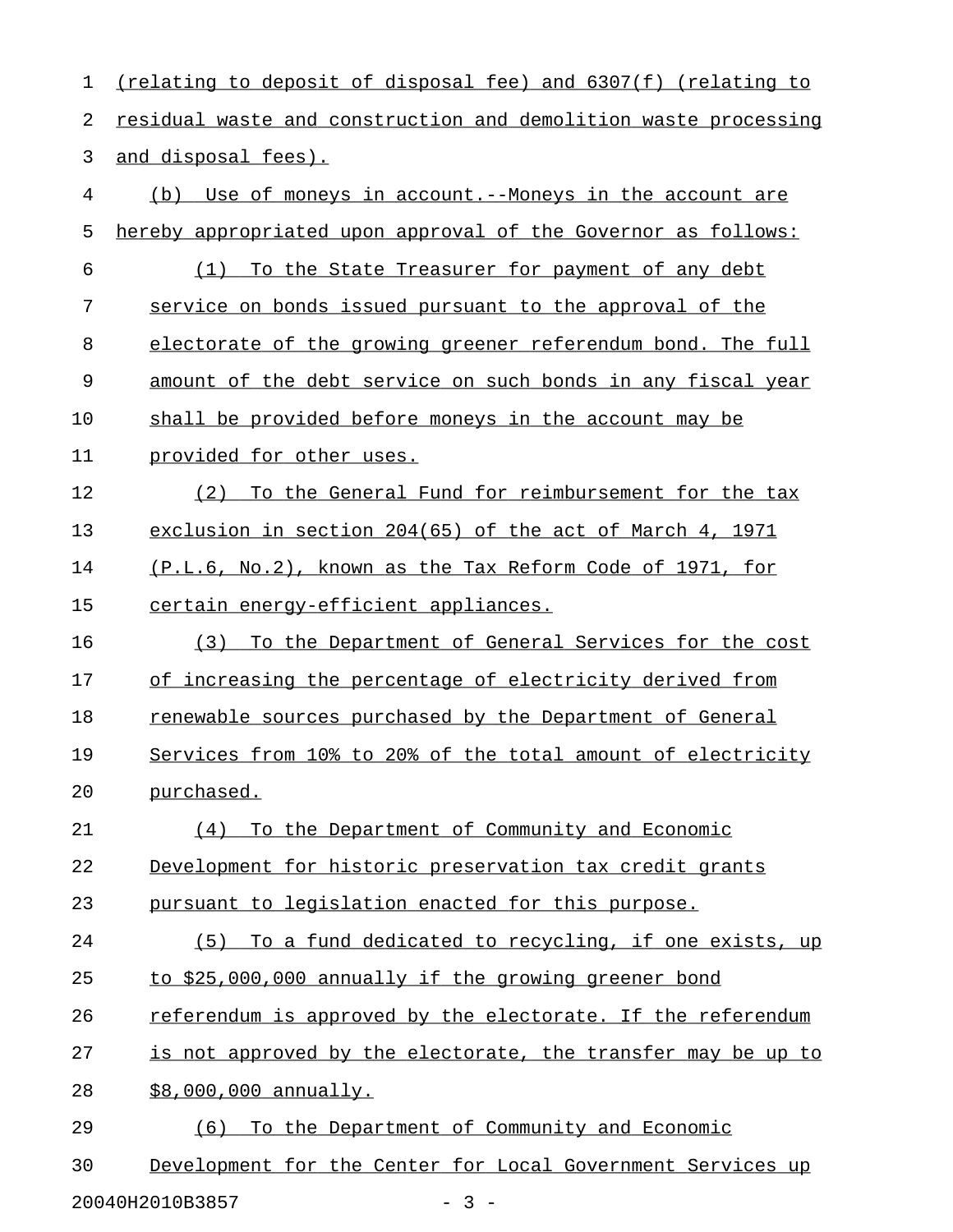1 to \$7,500,000 annually.

2 (7) To the Hazardous Sites Cleanup Fund for distribution 3 as provided in section 6104 (relating to fund) any balance 4 determined by the Secretary of the Budget to be remaining in 5 the account at the end of a fiscal year and available for 6 transfer. 7 Section 4. Section 6105(e) of Title 27 is amended to read: 8 § 6105. Agencies. 9 \* \* \* 10 (e) Administrative expense limitation.--The departments, 11 authority and grant recipients that receive moneys from the fund 12 for the purposes set forth in this section may not expend more 13 than [2%] 3% of the moneys on administrative expenses. 14 \* \* \* 15 Section 5. Section 6110 of Title 27 is repealed. 16 Section 6. Sections 6301 and 6302 of Title 27 are amended to 17 read: 18 § 6301. Disposal fee for municipal waste landfills. 19 (a) Imposition.--Except as otherwise provided in subsection 20 (b) and pursuant to the schedule for imposition set forth in 21 subsection (d), each operator of a municipal waste landfill 22 shall pay, in the same manner prescribed in Chapter 7 of the act 23 of July 27, 1988 (P.L.556, No.101), known as the Municipal Waste 24 Planning, Recycling and Waste Reduction Act, a disposal fee of 25 [\$4]  $$9$  per ton for all solid waste disposed of at the municipal 26 waste landfill. The fee established in this section shall apply 27 to process residue and nonprocessible waste from a resource 28 recovery facility that is disposed of at the municipal waste 29 landfill and is in addition to the fee established in section 30 701 of the Municipal Waste Planning, Recycling and Waste 20040H2010B3857 - 4 -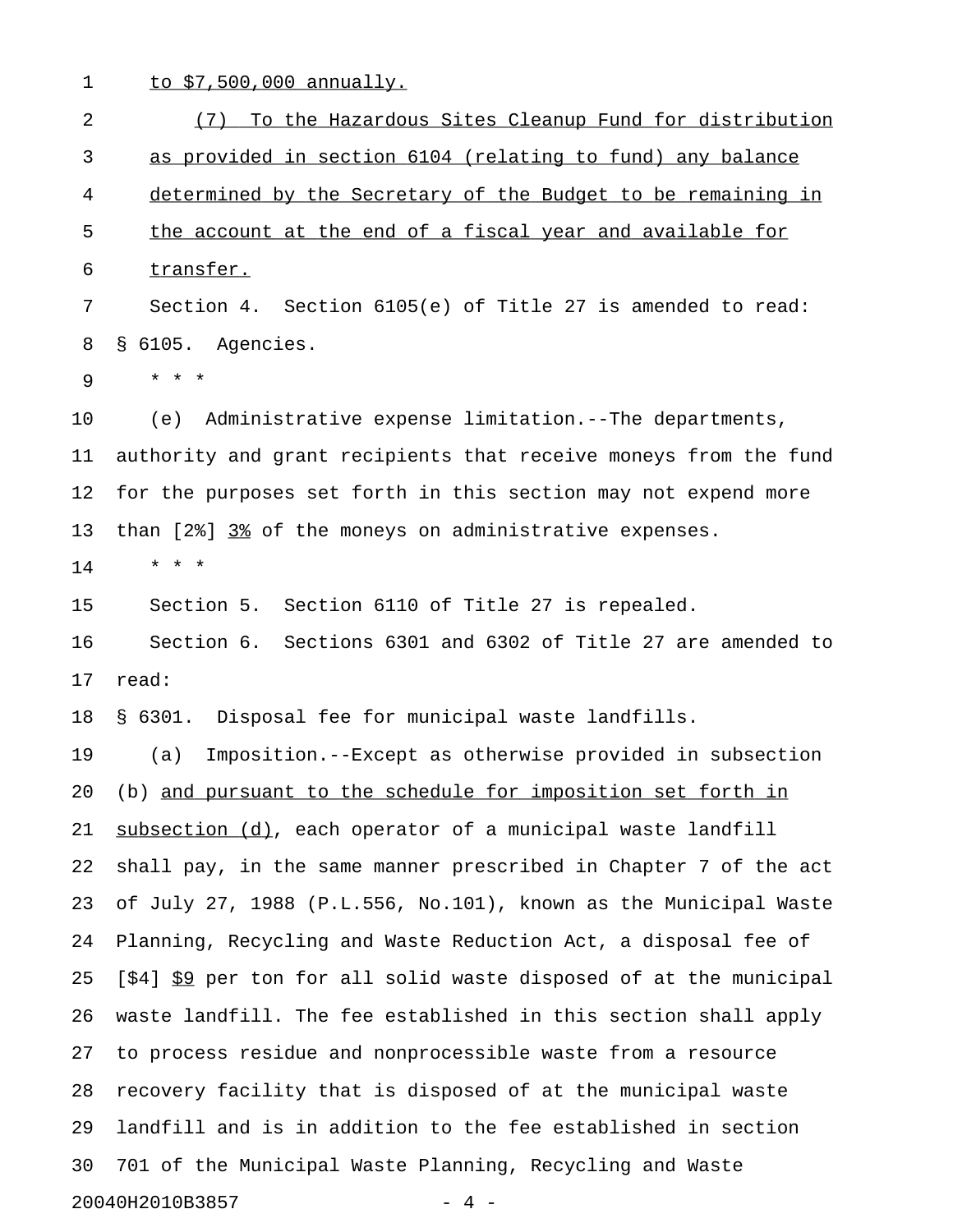1 Reduction Act.

2 (b) Exceptions.--The fee established under this section 3 shall not apply to the following:

4 (1) Process residue and nonprocessible waste from a 5 resource recovery facility that is permitted and used for 6 beneficial use or [for use] permitted and used as alternate 7 daily cover at a municipal waste landfill. 8 (2) Solid waste from a hazardous waste treatment 9 facility that is converted into nonhazardous waste and 10 disposed of at a municipal waste landfill. 11 (c) Operator.--For purposes of imposition of the disposal 12 fee under this section, the term "operator" shall be defined 13 consistent with the definition of "operator" in the Municipal 14 Waste Planning, Recycling and Waste Reduction Act and shall 15 include municipalities or municipal authorities that operate 16 disposal facilities. 17 (d) Schedule for imposition.--The disposal fee established 18 by subsection (a) shall be imposed pursuant to the following 19 schedule: \_\_\_\_\_\_\_\_\_ 20 (1) The initial \$4 represents the fee in effect prior to 21 the effective date of this section and shall continue in 22 effect without interruption. 23 (2) Imposition of the next \$2.50 shall occur and be 24 effective July 1, 2004. 25 (3) Imposition of the remaining \$2.50 shall occur if and 26 only if the electorate approves the growing greener bond 27 referendum. In that event, the imposition of this portion of 28 the fee shall occur on the date that the Secretary of the 29 Commonwealth certifies the results of the referendum, but 30 shall be effective retroactively to November 3, 2004.

20040H2010B3857 - 5 -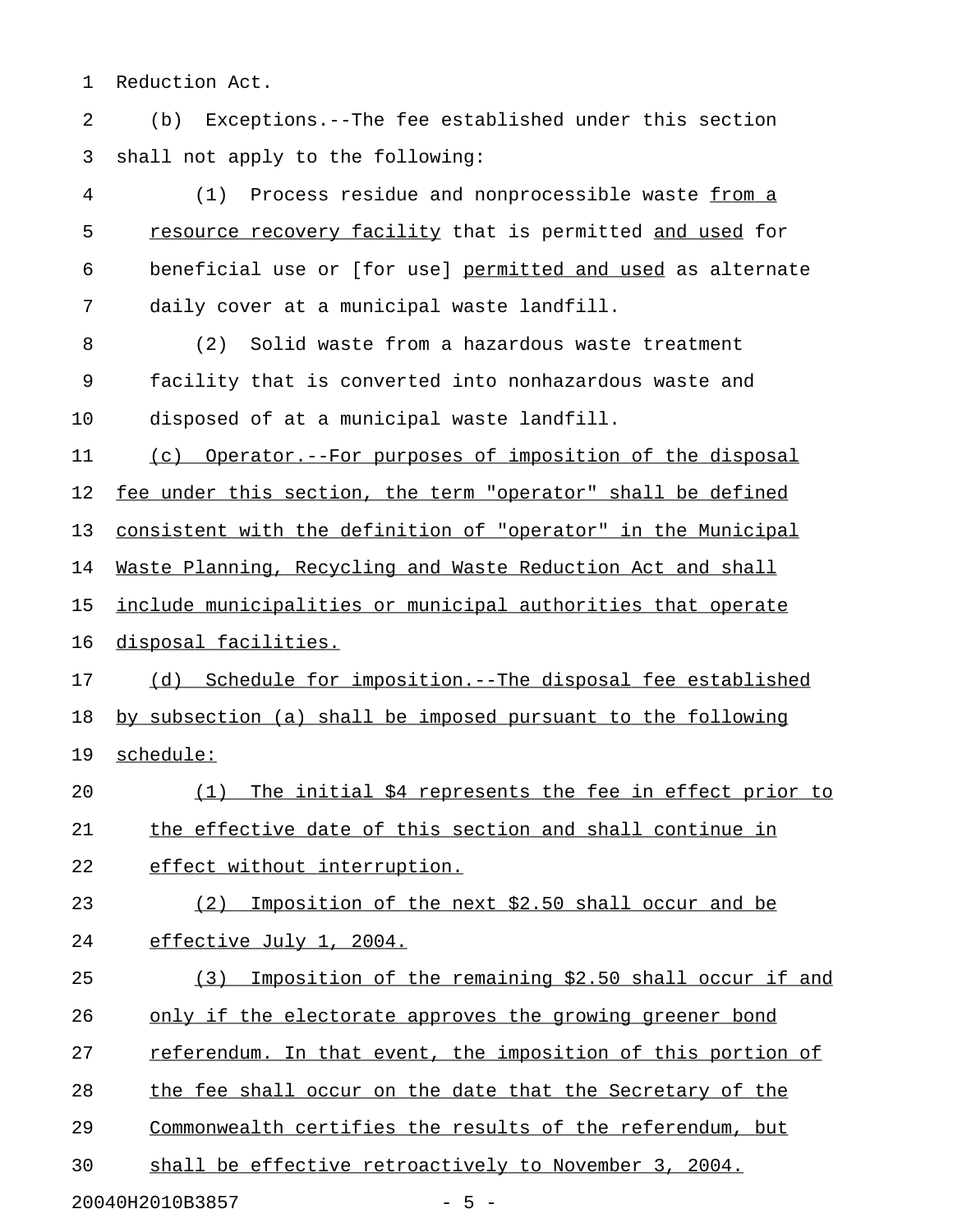1 § 6302. Deposit of disposal fee.

| 2  | For the fiscal year 2002-2003, fees received by the<br>(1)      |
|----|-----------------------------------------------------------------|
| 3  | department pursuant to section 6301 (relating to disposal fee   |
| 4  | for municipal waste landfills) shall be paid into the State     |
| 5  | Treasury as follows:                                            |
| 6  | The first \$50,000,000 in fees collected shall be<br>(i)        |
| 7  | deposited into the Environmental Stewardship Fund               |
| 8  | established in Chapter 61 (relating to environmental            |
| 9  | stewardship and watershed protection).                          |
| 10 | Any fees collected thereafter shall be<br>(iii)                 |
| 11 | deposited in the General Fund.                                  |
| 12 | For the fiscal year 2003-2004 [and beyond], all fees<br>(2)     |
| 13 | collected shall be deposited into the Environmental             |
| 14 | Stewardship Fund established in Chapter 61 established in       |
| 15 | Chapter 61.                                                     |
| 16 | For the fiscal year 2004-2005 and each year<br>(3)              |
| 17 | thereafter, the disposal fee collected under section 6301(a)    |
| 18 | shall, subject to the effective dates of the imposition of      |
| 19 | <u>the increase to the fee described in section 6301(d), be</u> |
| 20 | deposited as follows:                                           |
| 21 | (i) The initial \$5 per ton shall be deposited into             |
| 22 | the fund.                                                       |
| 23 | (ii) The remaining \$4 per ton shall be deposited               |
| 24 | into the account.                                               |
| 25 | (iii) If the growing greener bond referendum is not             |
| 26 | approved by the electorate, the initial \$5 per ton shall       |
| 27 | be deposited into the fund and the remaining \$1.50 per         |
| 28 | ton shall be deposited into the account.                        |
| 29 | Section 7. Section 6304 of Title 27 is repealed.                |
| 30 | Section 8. Title 27 is amended by adding sections to read:      |
|    | $-6-$<br>20040H2010B3857                                        |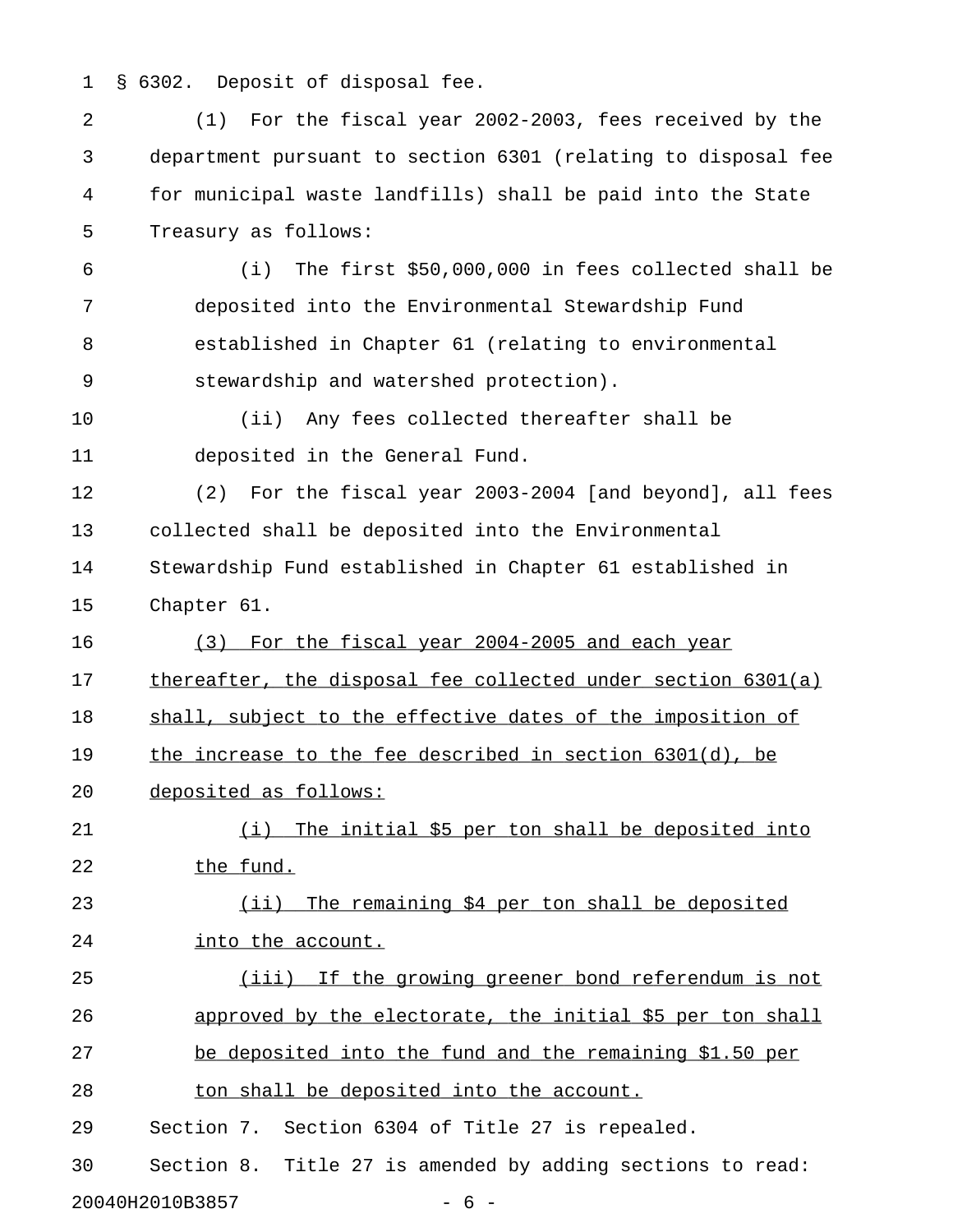| 1  | § 6307. Residual waste and construction and demolition waste            |
|----|-------------------------------------------------------------------------|
| 2  | processing and disposal fees.                                           |
| 3  | (a) Landfill.--Each operator of a residual waste                        |
| 4  | <u>incinerator, each operator of a residual waste landfill and each</u> |
| 5  | operator of a residual waste impoundment shall pay, in the              |
| 6  | manner prescribed by the Department of Environmental Protection         |
| 7  | that is similar to the manner set forth in Chapter 7 of the act         |
| 8  | of July 28, 1988 (P.L.556, No.101), known as the Municipal Waste        |
| 9  | Planning, Recycling and Waste Reduction Act, a processing fee of        |
| 10 | \$4 per ton for all solid waste processed at a residual waste           |
| 11 | incinerator, all solid waste disposed at a residual waste               |
| 12 | landfill or all solid waste disposed at a residual waste                |
| 13 | impoundment, respectively. This fee shall be paid for all solid         |
| 14 | waste processed at captive and noncaptive residual waste                |
| 15 | incinerators, and disposed at residual waste landfills and              |
| 16 | residual waste impoundments.                                            |
| 17 | Incinerator.--Each operator of a municipal waste<br>(b)                 |
| 18 | incinerator that processes residual waste shall pay, in the             |
| 19 | manner prescribed by the department that is similar to the              |
| 20 | manner set forth in Chapter 7 of the Municipal Waste Planning,          |
| 21 | Recycling and Waste Reduction Act, a processing fee of \$4 per          |
| 22 | ton for all residual waste processed at the municipal waste             |
| 23 | incinerator.                                                            |
| 24 | Other residual waste facility.--Each operator of a<br>(c)               |
| 25 | residual waste processing facility other than a residual waste          |
| 26 | incinerator or a residual waste composting facility shall pay,          |
| 27 | in the manner prescribed by the department that is similar to           |
| 28 | the manner set forth in Chapter 7 of the Municipal Waste                |
| 29 | Planning, Recycling and Waste Reduction Act, a processing fee of        |
| 30 | \$2 per ton for all solid waste processed at a residual waste           |
|    | 20040H2010B3857<br>$-7-$                                                |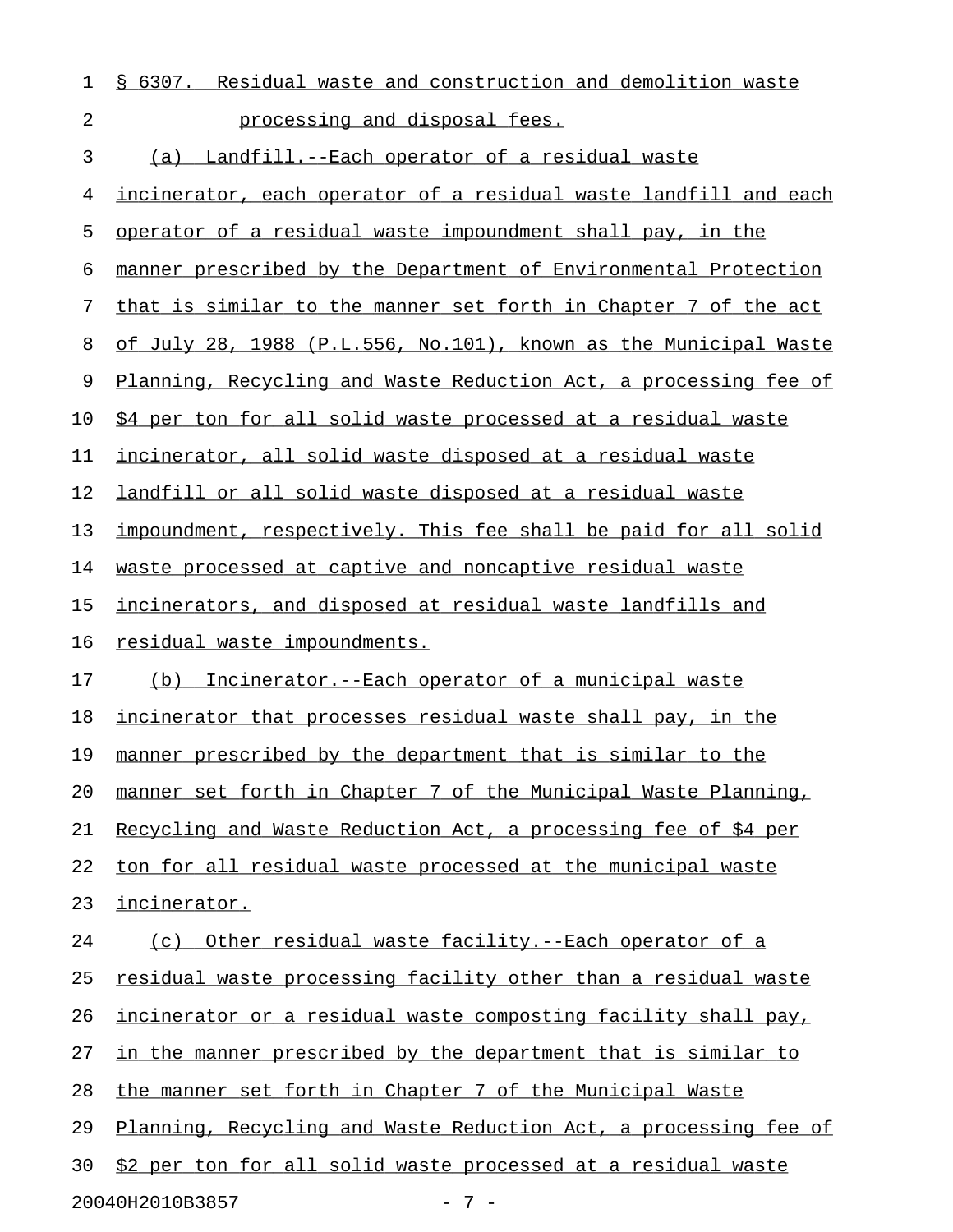| 1  | processing facility. This fee shall be paid for all residual     |
|----|------------------------------------------------------------------|
| 2  | waste processed at a captive and noncaptive residual waste       |
| 3  | processing facility except that the fee shall not be applied to  |
| 4  | that portion of the waste that the department determines is      |
| 5  | wastewater.                                                      |
| 6  | Construction and demolition. -- Each operator of a<br>(d)        |
| 7  | construction and demolition waste landfill shall pay, in the     |
| 8  | manner prescribed by the department that is similar to the       |
| 9  | manner set forth in Chapter 7 of the Municipal Waste Planning,   |
| 10 | Recycling and Waste Reduction Act, a disposal fee of \$2 per ton |
| 11 | for all solid waste disposed at a construction and demolition    |
| 12 | waste landfill.                                                  |
| 13 | Operator.--For purposes of imposition of the processing<br>(e)   |
| 14 | and disposal fees under this section, the term "operator" shall  |
| 15 | be defined consistent with the definition of "operator" in the   |
| 16 | Municipal Waste Planning, Recycling and Waste Reduction Act, and |
| 17 | shall include municipalities or municipal authorities that       |
| 18 | <u>operate processing or disposal facilities.</u>                |
| 19 | (f)<br>Deposit of fees.--For the fiscal year 2004-2005 and each  |
| 20 | year thereafter, all fees collected under this section shall be  |
| 21 | deposited into the account.                                      |
| 22 | (q) Cap provisions.--The residual waste disposal and             |
| 23 | processing fees established by this section are subject to the   |
| 24 | annual cap provisions set forth in section 6308(c) (relating to  |
| 25 | toxic reduction inventory fees). The fees established by         |
| 26 | subsections (a) and (c) are not applicable to residual wastes    |
| 27 | that are processed and beneficially used under a beneficial use  |
| 28 | general permit or a beneficial use permit-by-rule. The fees      |
| 29 | established by subsection (d) are not applicable to construction |
| 30 | and demolition wastes that are processed and beneficially used   |
|    | 20040H2010B3857<br>$-8 -$                                        |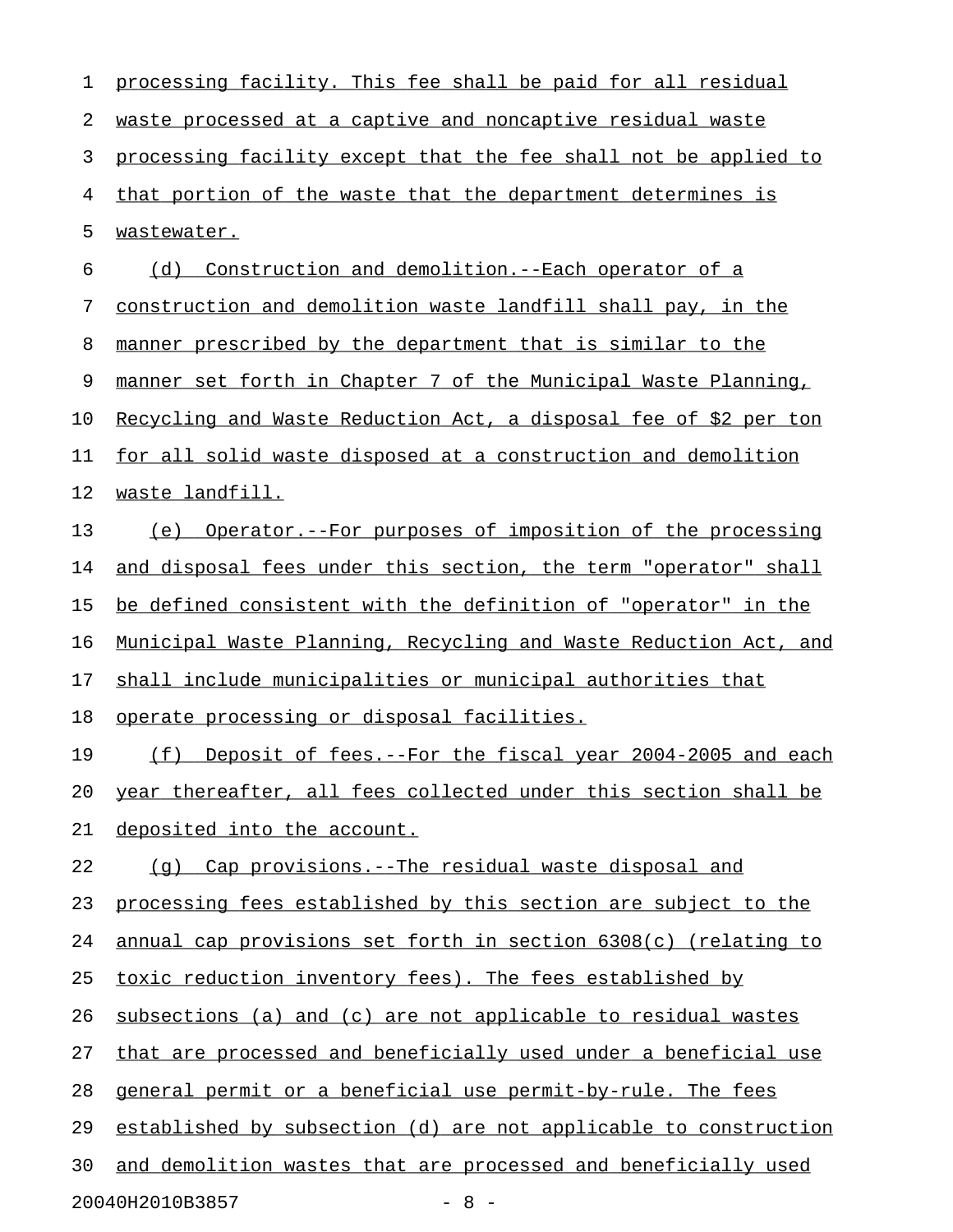1 under a beneficial use general permit and a beneficial use

2 permit-by-rule.

3 § 6308. Toxic Reduction Inventory fees.

4 (a) Usage of terms.--For purposes of this section, the term 5 TRI shall refer to the program established by section 313 of the 6 Emergency Planning and Community Right-To-Know Act of 1986 7 (Title III of Public Law 99-499, 42 U.S.C. § 11001 et seq.) or 8 the Superfund Amendments and Reauthorization Act of 1986 (Public 9 Law 99-499, 100 Stat. 1613). The term TRI fee shall refer to the 10 fee assessed under this section. 11 (b) Basic fees.--Beginning with the requirement to report 12 activities that occurred during calendar year 2003, on or before 13 July 1, 2004, and continuing each year thereafter, the owner or 14 operator of a facility subject to the reporting requirements of 15 section 313 of the Emergency Planning and Community Right-To-16 Know Act of 1986 shall pay a fee of 15c per pound for the 17 reported release and waste management of specifically listed 18 chemicals that the owner or operator is required to report under 19 section 313 of that act to the Department of Labor and Industry. 20 The fee does not apply to reported transfers offsite for further 21 waste management in the following categories: 22 (1) Transfers offsite for recycling. 23 (2) Transfers offsite for energy recovery. 24 (3) Transfer offsite for treatment. 25 (4) Transfers to publicly owned treatment works except 26 transfers of metal and metal category compounds. 27 (c) General limitation.--Subject to the requirements of 28 subsection (d), an owner's or operator's annual TRI fees under 29 this section may not be more than  $$2,000,000$  per year for all of 30 the owner's or operator's facilities in this Commonwealth. 20040H2010B3857 - 9 -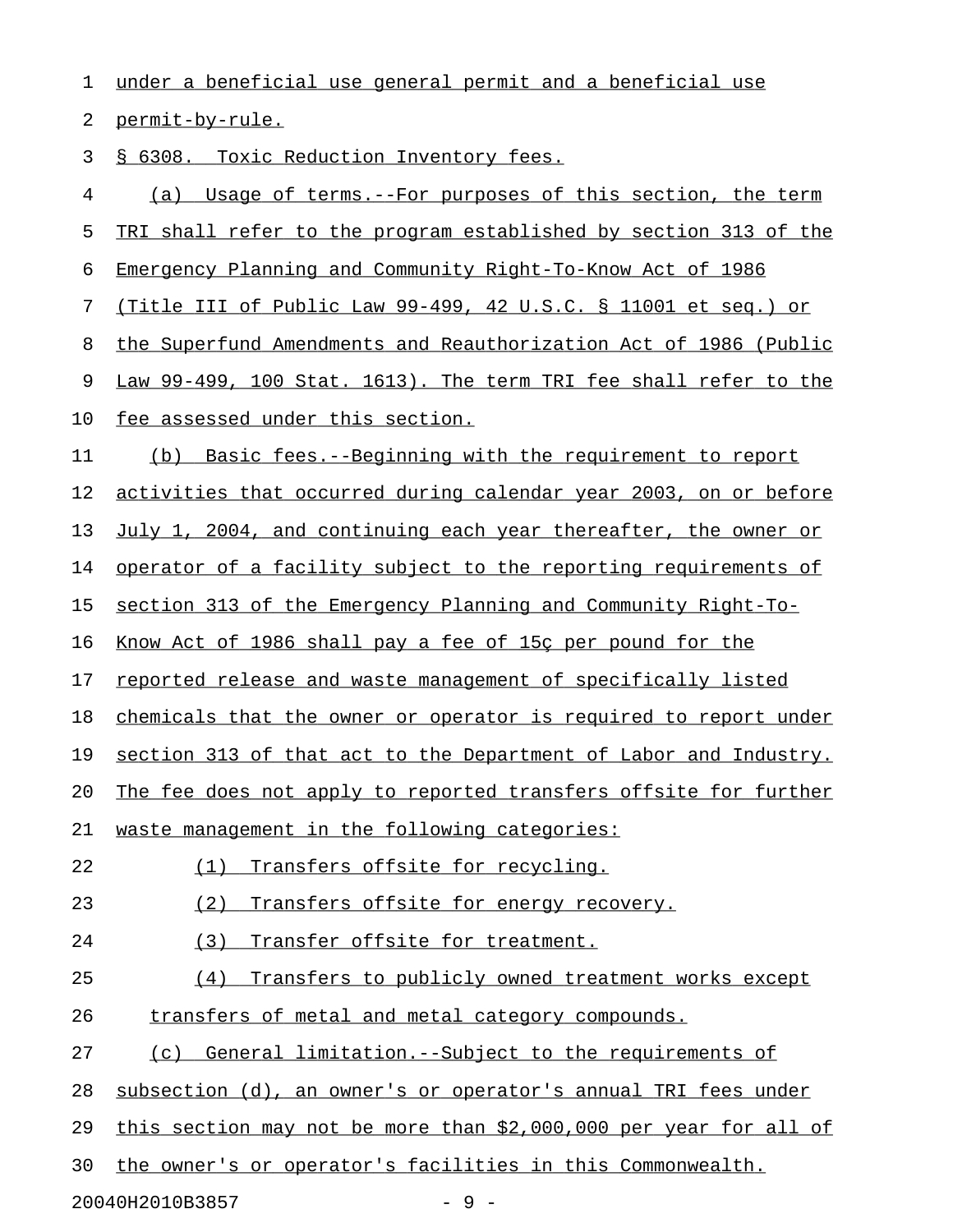| 1  | Specific limitation. -- An owner's or operator's annual<br>(d)   |
|----|------------------------------------------------------------------|
| 2  | TRI fees under this section and the fees for residual waste      |
| 3  | disposal and processing established by section 6307 (relating to |
| 4  | residual waste and construction and demolition waste processing  |
| 5  | and disposal fees) may not be more than \$5,000,000 for all of   |
| 6  | the owner's or operator's facilities in this Commonwealth. The   |
| 7  | fees established by this section shall be given priority for     |
| 8  | payment when the combined amount of fees from this section and   |
| 9  | section 6307 is more than the \$5,000,000 limitation in this     |
| 10 | subsection.                                                      |
| 11 | Deposit of fees.--The fees established under this<br>(e)         |
| 12 | section shall be deposited in the Hazardous Sites Cleanup Fund   |
| 13 | established in the act of October 18, 1988 (P.L.756, No.108),    |
| 14 | known as the Hazardous Sites Cleanup Act. The fees shall be      |
| 15 | expended consistent with the requirements of section 902 of that |
| 16 | act.                                                             |
| 17 | (f)<br>Additional fees.--The fees established by this section    |
| 18 | are in addition to the fees established in section 207 of the    |
| 19 | act of December 7, 1990 (P.L.639, No.165), known as the          |
| 20 | Hazardous Material Emergency Planning and Response Act, and the  |
| 21 | owner or operator of a facility subject to the fees established  |
| 22 | by this section shall pay the fees established in this section   |
| 23 | to the Department of Labor and Industry at the same time it pays |
| 24 | the toxic chemical release form fee established by section       |
| 25 | $207(e)$ of that act.                                            |
| 26 | § 6309. Collection and enforcement of fees.                      |
| 27 | The fees established in sections 6301 (relating to disposal      |
| 28 | fee for municipal waste landfills), 6307 (relating to residual   |
| 29 | waste and construction and demolition waste processing and       |
| 30 | disposal fees) and 6308 (relating to Toxic Reduction Inventory   |
|    |                                                                  |

20040H2010B3857 - 10 -